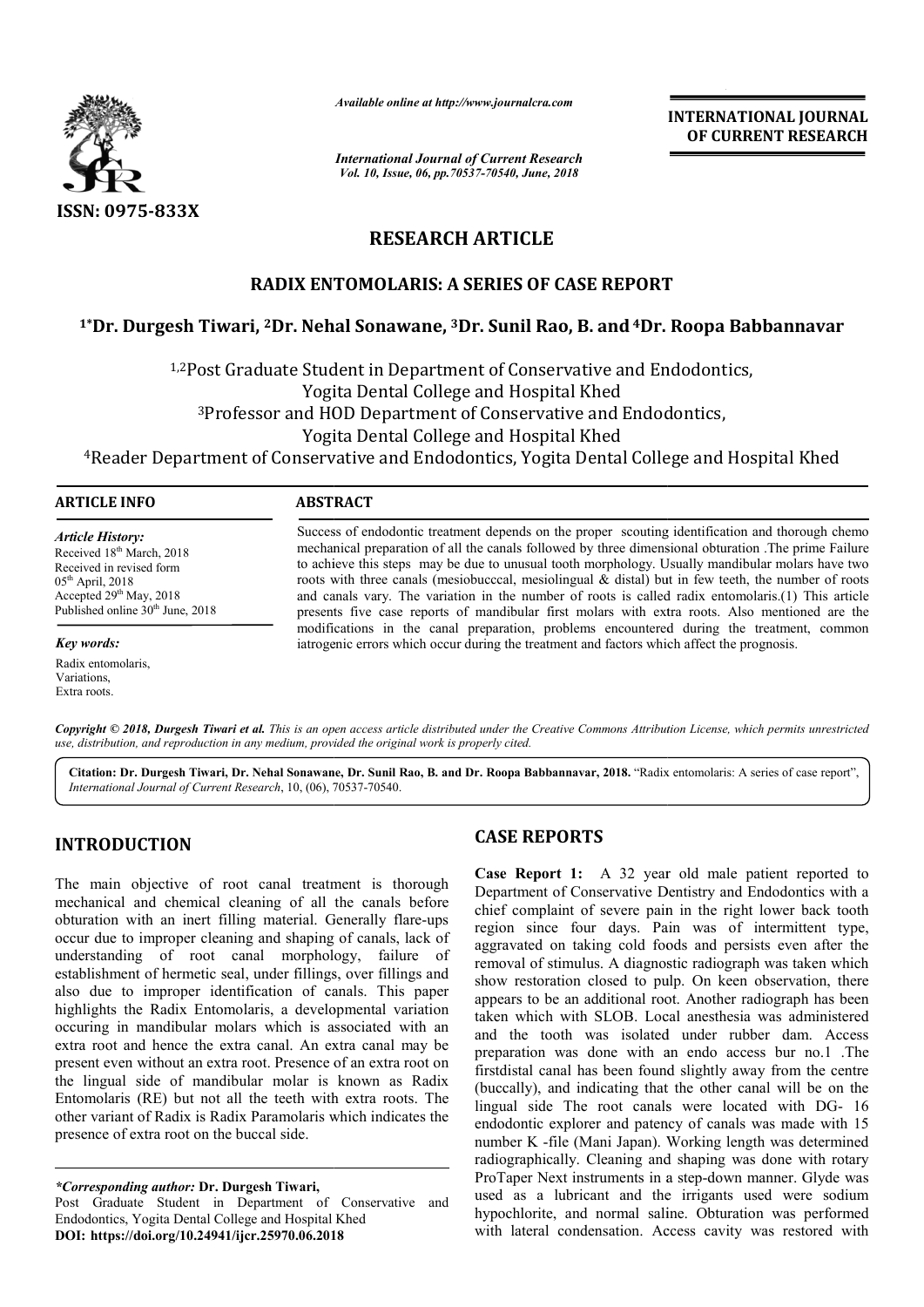composite and a post-obturation radiograph was taken (Fig1- Fig4).

**Case Report 2:** A 29 year old male patient came with chief complaint of severe pain in the right lower back tooth region. Pain was of continuous type and with disturbed sleep. Pain aggravated on taking hot substances and even on mastication. Diagnostic radiograph shows no periapical changes but shows radiolucency involving pulp. Caries excavation was done,2% Local anesthesia was administered and the tooth was isolated under rubber dam. Access opening was done with Endo access bur. Three canals were located and Access preparation was modified, Canal orifices were enlarged with gates gidden drills, working length was determined radiographically, cleaning and shaping was performed first with hand till 25 k file then all the canals were prepared with protaper next.



**Fig. 1. Pre-operative radiograph**



**Fig. 2. Working length radiograph**

The same irrigation regimen was followed as mentioned in the case report 1. Obturation was performed by cold lateral condensation and access cavity was restored with amalgam. Post obturation radiograph shows well obturated four canals (Fig. 5-Fig. 8).

**Case Report 3:** A 27 year old male patient was referred to department of endodontics with chief complaint of severe pain.

Patient gives history of past dental treatment which was underwent few days back. Pain was of continuous type which also radiates to the ear.. Before starting the treatment, local anaesthesia was administered and the tooth was isolated under rubber dam.



**Fig. 3. Obturation radiograph**



**Fig. 4. Post endo restoration**



**Fig. 5. Working length radiograph**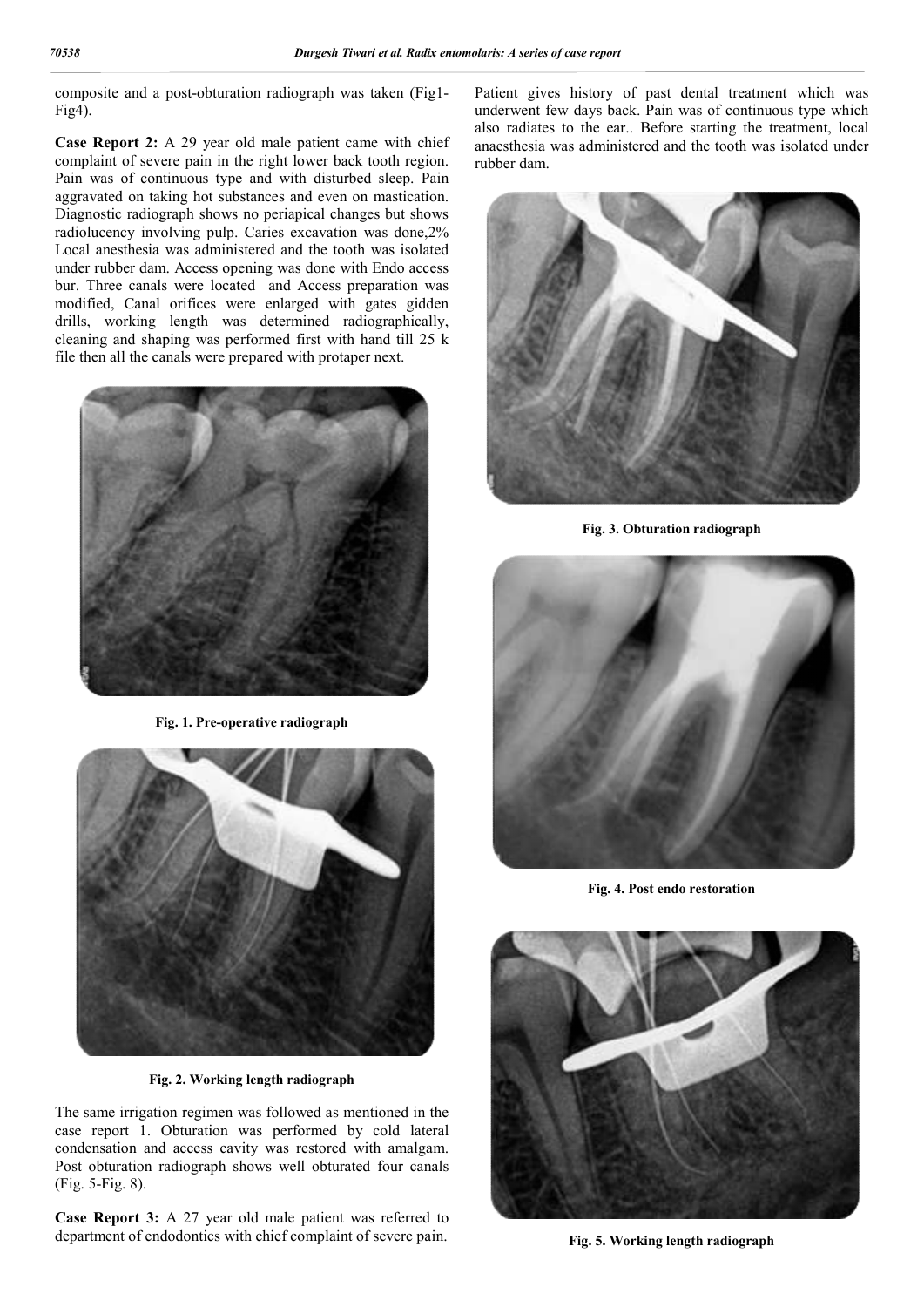

**Fig. 6. Master cone radiograph**



**Fig. 7. Obturation radiograph**



**Fig. 9. Pre-operative radiograph**



**Fig.10. Working length radiograph**



**Fig. 8. Post endo restoration**

Access cavity was prepared. In the process of removing the remaining roof in the distolingual corner, a bleeding spot was observed which when explored found to be an an additional canal. Theaccess cavity preparation was modified from a triangular to a trapezoidal form for proper accessibility of all the canals. After that the orifice enlargement was done, working length was determined radigraphically.



**Fig. 11. Master cone radiograph**

The same irrigation regimen was followed as mentionedin the case report 1. Cleaning and shaping was performed with rotary protaper nextinstruments in a stepdown fashion and obturation was performed with cold lateral condensation. Access cavity was restored with a composite and a post- operative radiograph was taken (Fig. 9-Fig. 12).